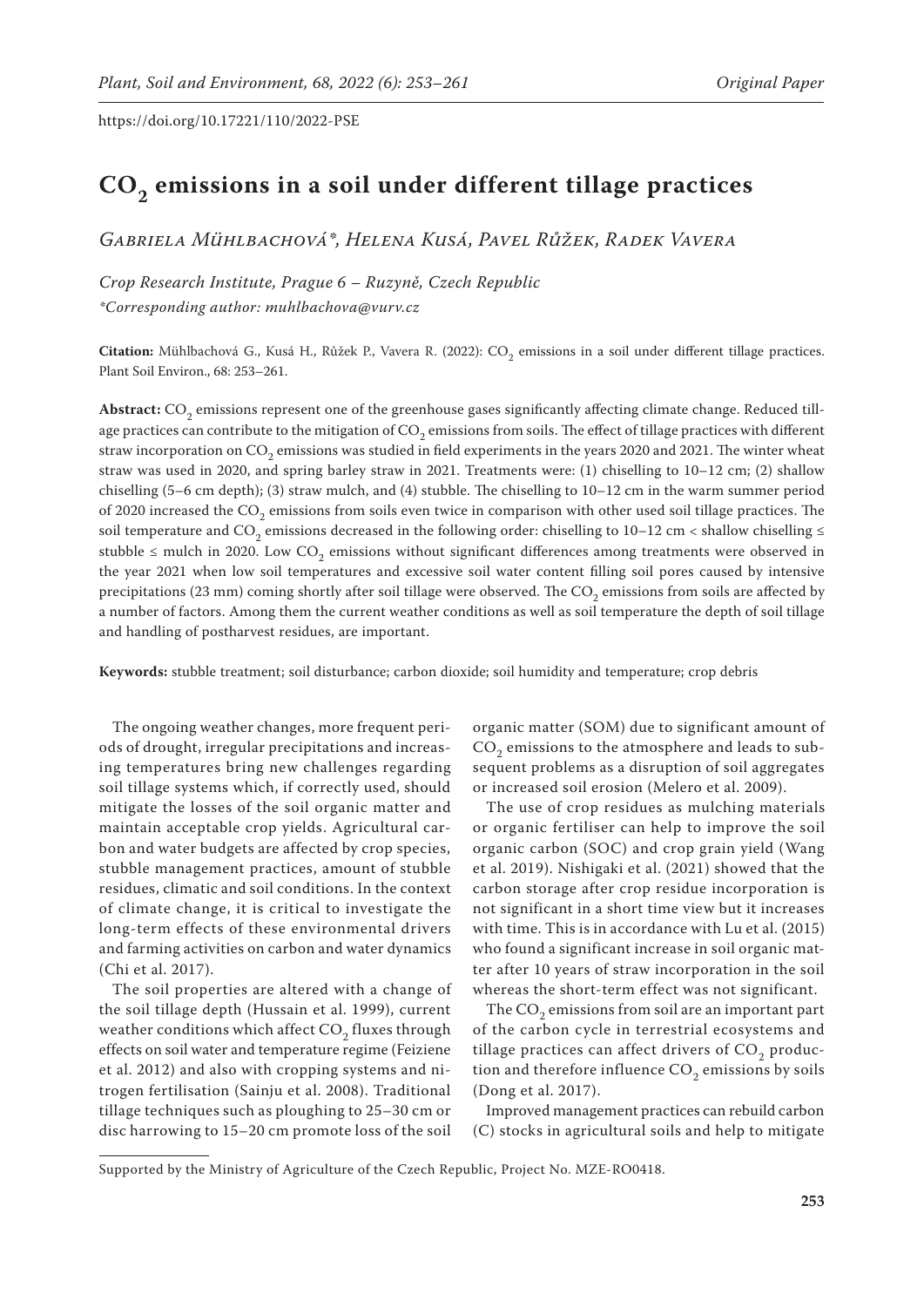$CO<sub>2</sub>$  emissions (Paustian et al. 2000). The  $CO<sub>2</sub>$  emissions from the soil also depend on various factors such as soil temperature and soil moisture content, or an interaction between these two, and the availability of substrates (Lu et al. 2015, Dong et al. 2017). Soil  $CO<sub>2</sub>$  emissions increase with the increasing of soil temperature and depend also on seasonal soil temperature variation (Wang et al. 2019). The deficiency of precipitations affects negatively the gradual post-harvest residue decomposition (Lopez-Sangil et al. 2018) serving as an important source of organic compounds entering a soil. The tillage practice (i.e. straw incorporation or mulching) represents an important factor in the decomposition process, as it affects the water regime within the soil and the contact area of residues and soil Nishigaki et al. (2021).

Straw mulch can under specific conditions such as the amount and quality of soil aggregates and nitrogen fertilisation stimulate soil microbial activity and increase  $CO<sub>2</sub>$  emissions to the atmosphere (Zaman et al. 2002, Lenka and Lal 2013). The longterm application of crop residues also increases the content of small macroaggregates ( $> 250 \mu m$ ) in the surface soil layer, which then leads to the accumulation of high carbon and nitrogen concentrations, which in turn serve as a substrate for microbial growth and subsequent  $CO<sub>2</sub>$  emissions (Lenka and Lal 2013). On the other hand, Curtin et al. (1998, 2000) showed that the straw remaining on the soil surface decreased about 5 times  $CO<sub>2</sub>$  emissions in comparison with straw incorporation under conventional tillage. In addition, Nishigaki et al. (2021) found a decrease in  $CO<sub>2</sub>$  emissions after mulching straw residues. The mineralisation of soil organic matter depends on temperature, precipitations, the chemical composition of crop residues, the structure and composition of microbial communities, and the C: N ratio in the soil after the incorporation of straw (Grzyb et al. 2020).

Soil tillage in summer is carried out before sowing of crops needing early sowing (i.e. oilseed rape). The temperatures exceeding 20–25 °C on a daily average and 30 °C in the afternoon are often measured in the summer period and favour higher  $CO<sub>2</sub>$  emissions. In this case, the use of mulch residues left on the soil surface can positively affect various aspects of the cropping system such as the increase of water infiltration due to the decrease of runoff, reduction of soil erosion, increase in moisture retention, weed control and reduction of soil temperature in summer (Campiglia et al. 2014, Mancinelli et al. 2015).

The aim of the research was therefore to evaluate the effects of different soil tillage practices carried out after cereal harvest on soil temperature, humidity and  $CO<sub>2</sub>$  emissions from soil.

## **MATERIAL AND METHODS**

**Field experiments.** The field experiments studying CO<sub>2</sub> emissions under different soil tillage treatments were carried out in the Crop Research Institute at Prague – Ruzyně, Czech Republic (50.0891708 N, 14.2964372 E, altitude – 340 m a.s.l.; soil type – Illimerized Luvisol,  $C_{org}$  – 1.25%). The thirty years annual average precipitation was 513 mm, and the annual mean air temperature was 9.0 °C. Experiments were conducted under natural weather conditions from August to September after the winter wheat (2020) and spring barley (2021) harvest.

At the beginning of the experiments, the strips  $(50 \times 6 \text{ m})$  for each tillage technology were created. The middle part of each strip of length 25 m was chosen for measurements. Tillage technologies were the following: the chiselling (depth 10–12 cm), shallow chiselling of soil (5–6 cm), untreated soil with mulching of the grounded straw on the surface and untreated soil with stubble and straw cover. Soil tillage or mulching was carried out 7. 8. 2020 and 30. 7. 2021, respectively. The straw yield of winter wheat was 7.5 t/ha in 2020 and that of spring barley straw was 6.1 t/ha in 2021. All harvested straw was used in the experiment according to the tillage technology. The ratio of surface cover with straw of both crops was on average 10–15% for chiselling to 10–12 cm, 30–40% for shallow chiselling, 80–90% for stubble and 90–100% for mulch.

**Temperature.** The daily air temperatures and precipitations were measured by means of the meteorological station of Crop Research Institute. The soil temperatures were measured in three repetitions by means of Tinytag Talk 2 Data Loggers (Chichester, UK) in 5 cm depth. The daily medium values were calculated from temperatures determined in 30 min intervals.

**Soil moisture.** The volumetric soil moisture was determined to 12 cm depth by means of FieldScout TDR Soil Moisture Meter (Spectrum Technologies, Bridgend, UK) on 10 places within each strip. The gravimetric soil moisture was measured in soils sampled in 0–20 cm depth by drying at 105 °C.

**CO<sub>2</sub> emissions.** The CO<sub>2</sub> emissions were measured in 3-7 days intervals. The  $CO<sub>2</sub>$  emissions were measured by means of LI-COR 8100 Automated Soil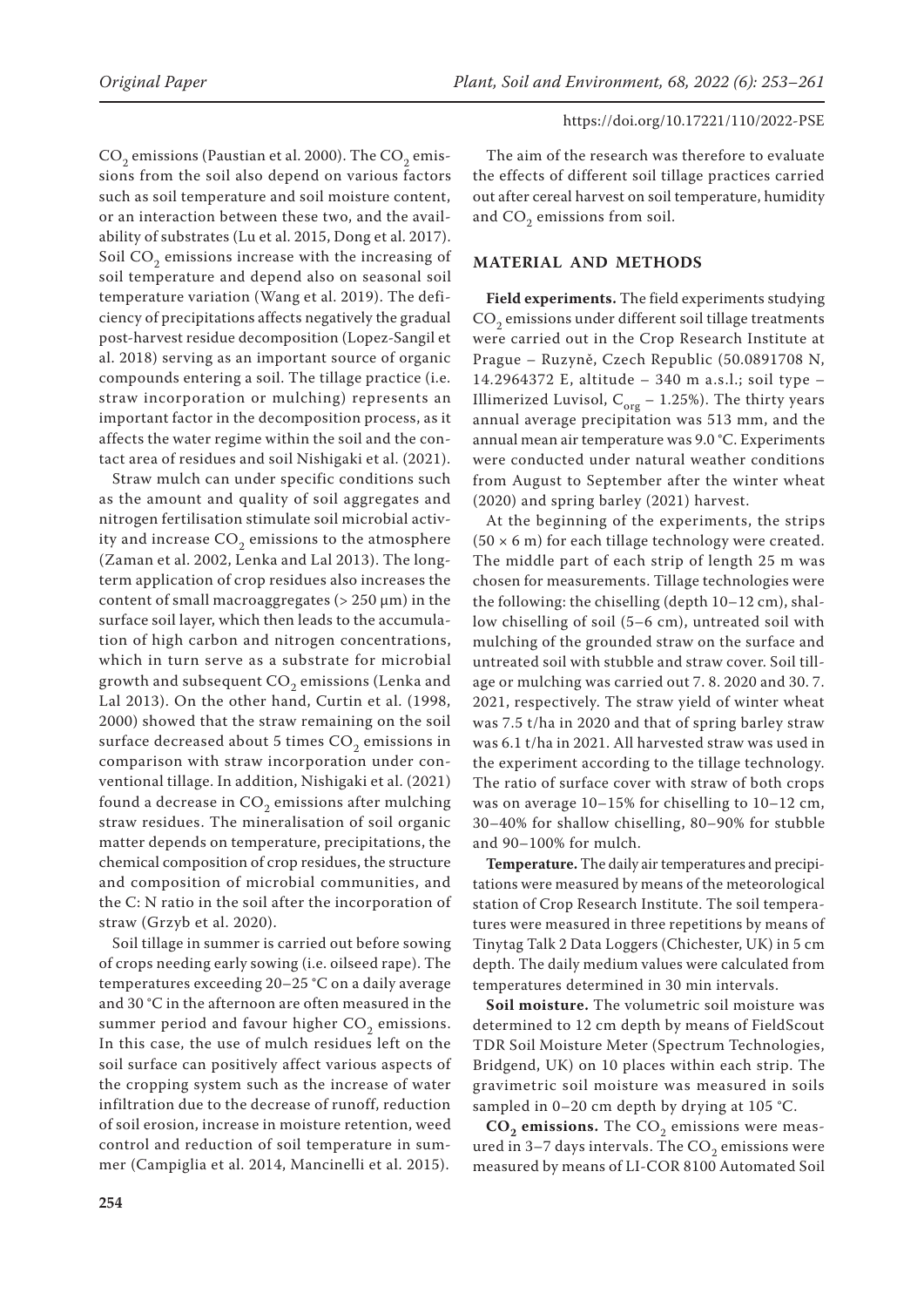$CO<sub>2</sub>$  Flux system (Lincoln, USA) equipped with 8150 Multiplexer and long-term chambers (LI-8100-104, Lincoln, USA) (diameter 20 cm) and operating in an open-closed system. Four  $CO<sub>2</sub>$  measurements were carried out during each measurement day for every treatment in regime 2:30 min closed chamber, the start of reading after 20 s, 45 s purchase time after opening and consecutive changing of treatments.

**Statistical analysis.** Statistical calculations were performed using Statistica 14.0 software (TIBCO, Palo Alto, USA). The results were expressed as mean values for each treatment and type of measurement. In the case of volumetric soil moisture, 10 measurements were taken into consideration. One-way ANOVA was used to evaluate the effects of treatments. The same letters in the figures indicate statistically identical values according to Tukey's test ( $P < 0.05$ ). The statistical evaluation was performed for each sampling day separately.

#### **RESULTS AND DISCUSSION**

**Air and soil temperature and moisture.** The field experiment studying the  $CO<sub>2</sub>$  emissions in the year 2020 (from 7. 8. 2020 – soil chiselling and straw mulching to 7. 9. 2020) was characterised by air temperatures between 11.5–26.0 °C with an average of 20.8 °C. Total precipitations were 40.7 mm (Figure 1A). A week before the start of the experiment the precipitations reached in total 24.4 mm. The highest precipitations occurred at the beginning of the experimental period (20.5 and 12.6. mm before the second and third sampling, respectively) when the average temperatures reached 23.3 °C.

The field experiment in 2021 (from 6. 8. 2021 – soil chiselling and straw mulching, to 14. 9. 2021) was characterised by air temperatures between 13.0–23.7 °C with an average of 17.5 °C. Total precipitations during the study period reached 55.8 mm with greater intensity at the beginning of the experiment (33.6 mm) (Figure 1B). Higher precipitations were noted also one week before the start of the experiment reaching 36.8 mm. In comparison with the year 2020, the temperatures were lower on average at 3.3 °C and precipitations were higher at 15.1 mm. This weather at the end affected the soil temperatures and finally also the  $CO<sub>2</sub>$  emissions from soils.

Soil temperatures in 2020 are given in Figures 2A, B. Depending on soil treatment and straw management, the soil temperature was warming up intensively during a sunny day and getting cold at night. The soil temperature under chiselling to 10–12 cm showed the highest temperature oscillation during 24 h reaching up to 20 °C in comparison with the other treatments. Little straw cover (10–15%) in this treatment as well as greater air access could cause higher daily differences in soil temperature in comparison with other treatments. The shallow chiselling and non-treated soil with stubble or even covered by mulch did not warm up so much during the day and usually reached a maximum difference of about 10 °C. The highest afternoon temperatures of soil under chiselling to 10–12 cm were higher by 5, 6 or 8 °C than that under shallow chiselling, stubble or mulch, respectively (Figure 2A). The all-day average temperatures were the highest in soil under chiselling to 10–12 cm and decreased in order: chiselling >> shallow chiselling > stubble  $\geq$  mulch (Figure 2B).



Figure 1. Precipitations and temperatures during  $CO<sub>2</sub>$  measurements under different soil tillage practices in (A) 2020 and (B) 2021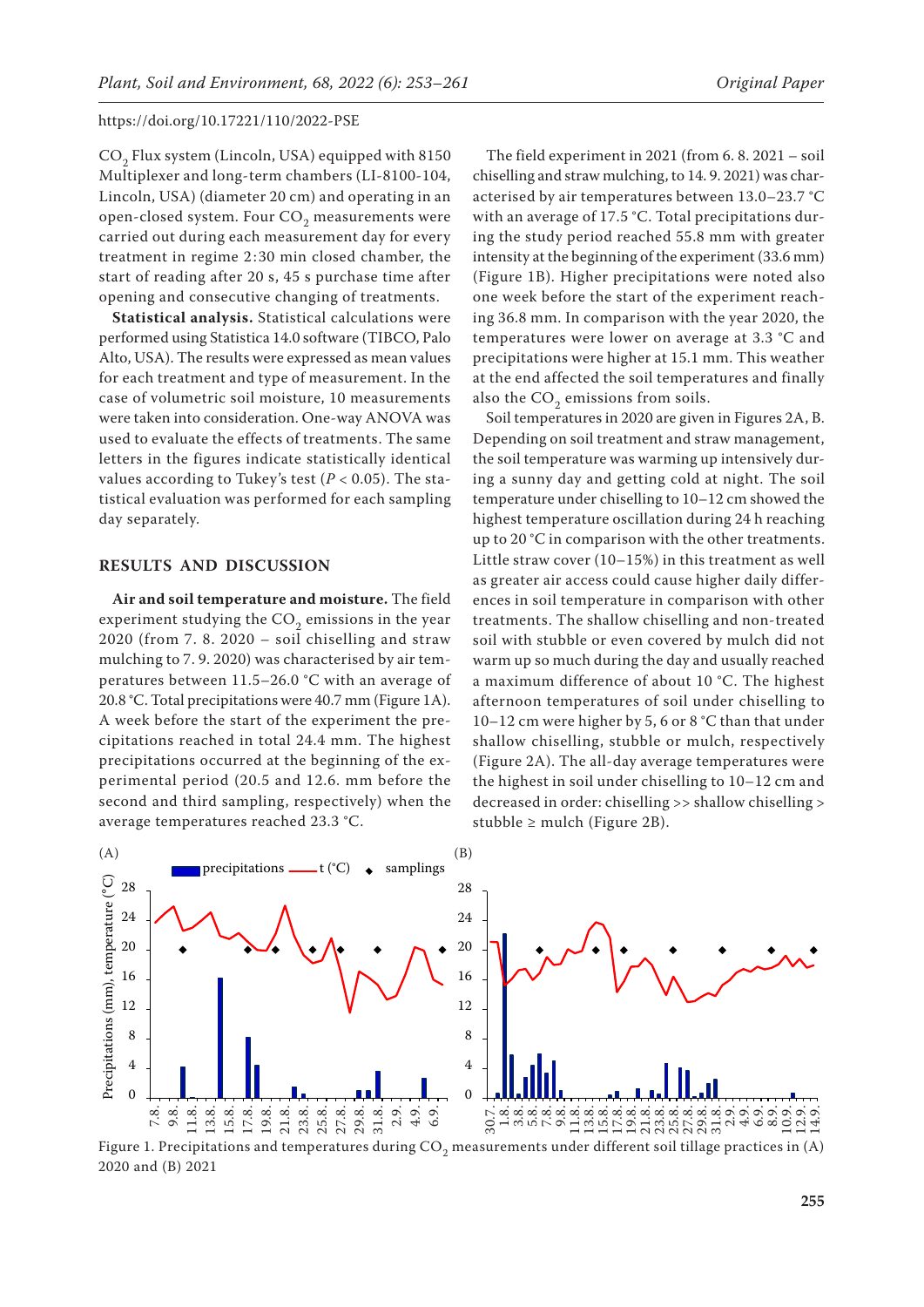

Figure 2. Soil temperature under different soil tillage practices: daily temperature oscillation (A) 2020 and (C) 2021; daily average (B) 2020 and (D) 2021

The soil temperatures in 2021 reached a maximum daily oscillation of temperature of about 17 °C under chiselling to 10–12 cm. The difference in daily temperature oscillation between chiselling to 10–12 cm and other tillage practices was not so big as in warmer weather observed in the previous experiment with winter wheat and depending on used tillage practice (shallow chiselling, mulch, stubble) reached a difference in soil temperatures about 2–3 °C (Figure 2C). In addition, daily soil temperatures in the year 2021 were lower in comparison with the year 2020 (Figure 2D).

Reducing the intensity of tillage or better soil at an undisturbed state and mulch cover significantly reduced soil warming, which is important for reducing water evaporation from soil and SOM mineralisation. Noor et al. (2021) showed that wheat mulch decreased daily soil temperatures by 1.9 °C and 1.5 °C on average in 0–15 cm and 15–30 cm soil layers, increased soil moisture and the end improved also yields of the following crop. The soil temperature decreased in the following order: chiselling to

10–12 cm << shallow chiselling < stubble  $\leq$  mulch and reflected the straw cover 10–15% under chiselling to 10–12 cm, 30–40% under shallow chiselling, 80–90% under stubble and 90–100% under mulch.

The lowest moisture content in 2020 measured by both methods – volumetric (Figure 3A) and gravimetric one (Figure 3B) was found in the soil under chiselling to 10–12 cm. Volumetric humidity of soil under deep chiselling was significantly lower in comparison with other treatments. The soil moisture in experimental treatments increased in the following order: chiselling to 10–12 cm << stubble < shallow chiselling < mulch and reflected the straw cover 10–15% under chiselling to 10–12 cm, 80–90% under stubble, 30–40% under shallow chiselling, and 100% under mulch.

The different kinds of tillage in the year 2021 showed a significant difference in volumetric moisture only between chiselling to 10–12 cm and other tillage practices, which were not significant among themselves (Figure 3C). The gravimetric moisture mostly did not differ significantly in soils in 2021, however, the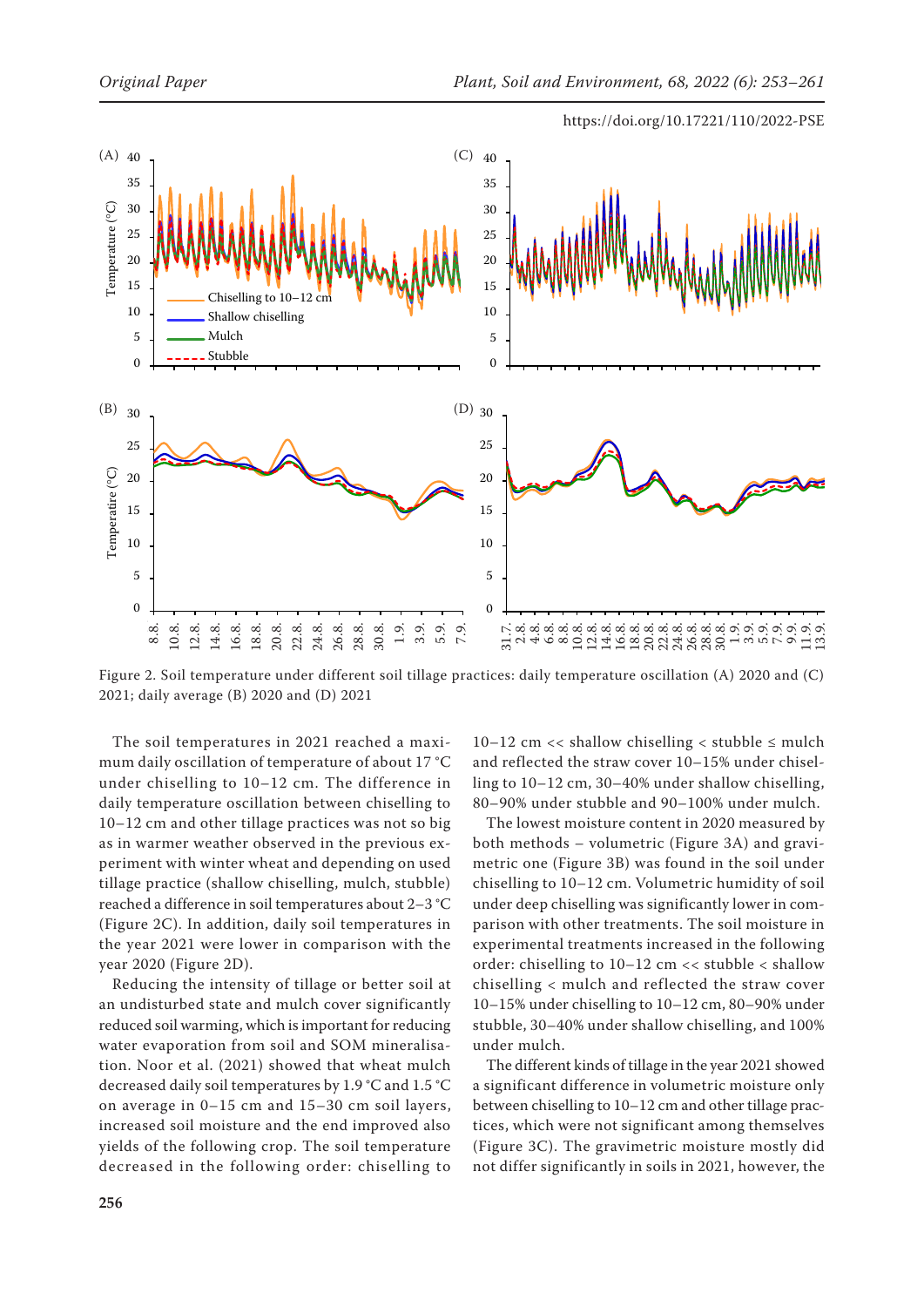

Figure 3. Soil moisture under different soil management: Winter wheat (A) volumetric moisture in 12 cm; (B) 6. 8. 14. 8. 18. 8. 25. 8. 1. 9. 8. 9. 14. 9.

gravimetric moisture in 20 cm; spring barley (C) volumetric moisture in 12 cm, and (D) gravimetric moisture in 20 cm

chiselling to 10–12 cm tended to decrease the gravimetric moisture in the second half of the experiment (Figure 3D). Minor differences among treatments in both experimental years were found in moisture gravimetric in comparison with volumetric one, among other things owing to deeper studied layer always including a certain layer of uncultivated soil.

The obtained results showed the importance of soil cover which is able to maintain more soil moisture in comparison with chiselling to 10–12 cm leaving only about 10–15% of straw on the soil surface. The soil which is covered only partly as it was seen under shallow chiselling covering the soil with straw from about 30–40% was able to maintain twice soil moisture in comparison with chiselling to 10–12 cm. In the year 2020, the best moisture maintenance was observed under mulch which fully covered the soil. Similarly, Noor et al. (2021) found mulch to increase soil moisture measured gravimetrically in a soil layer of 0–15 cm of 2.5% under mulch in comparison with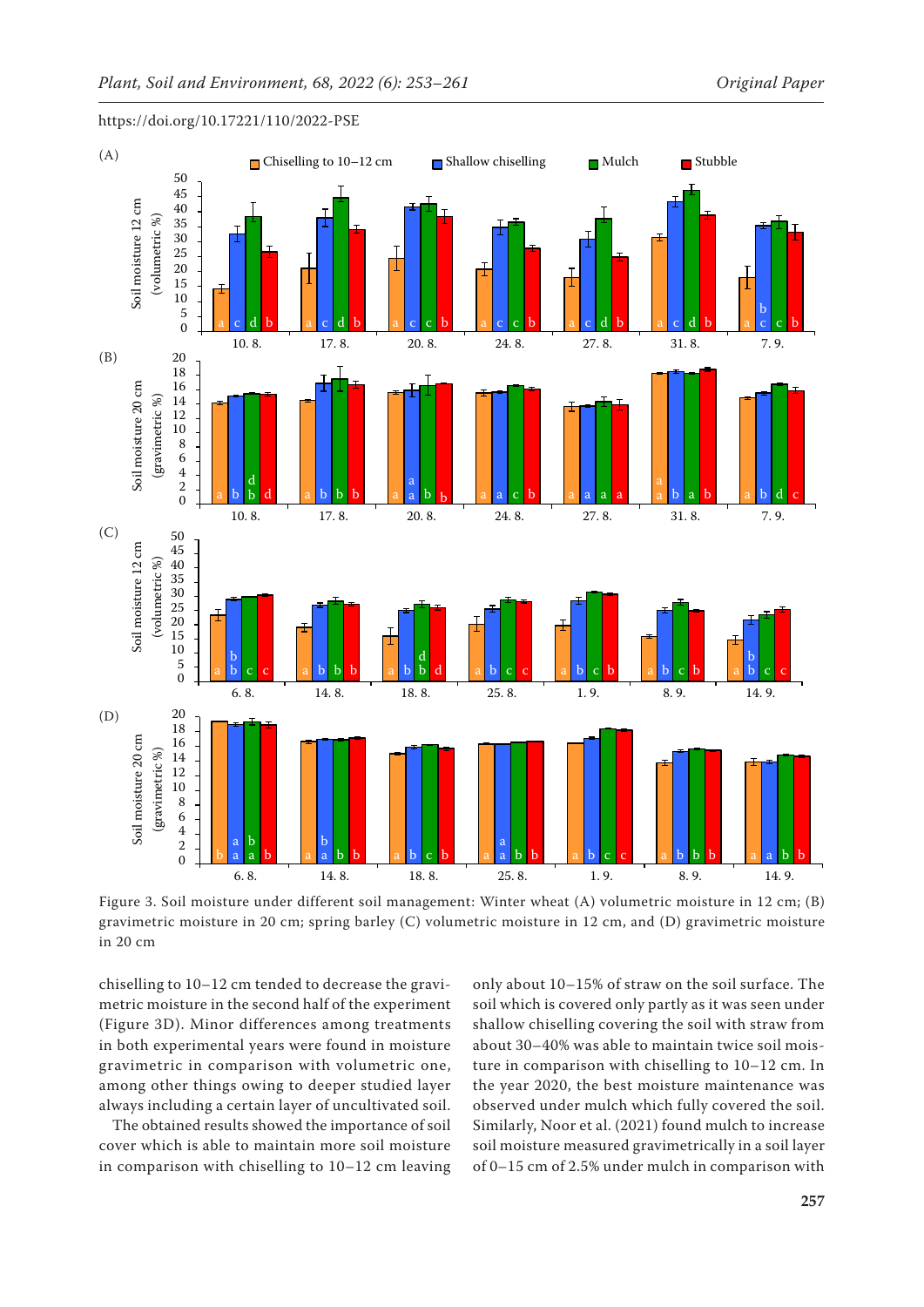no-mulch treatment. Therefore, the mulch covering soil from 90–100% should be mainly in dry years recommended to maintain soil moisture.

CO<sub>2</sub> emissions. The soil temperature and humidity significantly affect the chemical and biological processes in the soil (Dong et al. 2017, Wang et al. 2019). In our experiments, the highest  $CO<sub>2</sub>$  emissions in 2020 were measured after chiselling to 10–12 cm differing significantly from other soil treatments among which there were no significant differences (Figure 4A). This finding suggests that the soil temperature was a major factor influencing  $CO<sub>2</sub>$  emissions. Similarly, Mancinelli et al. (2015) found that the summer period with the highest soil temperatures affected soil water content and  $CO<sub>2</sub>$  emissions and Guttières et al. (2021) reported that the rise of temperature from 15 °C to 20 °C increased basal soil organic matter mineralisation by 38% which contributed to higher CO<sub>2</sub> emissions. Our experiments showed that the postharvest residues on the soil surface covering the soil from 30–40% (Shallow chiselling); 80–90% (stubble) to 90–100% (mulch) decreased excessive soil warming and loss of the soil moisture (Figures 2 and 3) suggesting also lower organic matter mineralisation. Curtin et al. (1998) showed that the straw incorporation under conventional tillage and irrigation regime increased  $CO_2$  emissions by about 5 times in comparison with the straw remaining on the soil surface. The other experiment by Curtin et al. (2000) showed that the straw remaining on the soil surface  $(3.6 t/ha)$  had also increased  $CO<sub>2</sub>$  fluxes, but the effect was small as compared with incorporated straw when from 4.6 t/ha remained on the soil surface only 1.4 t/ha. These results are in accordance with our field experiment carried out in 2020, in which the chiselling to 10–12 cm when only 15% of straw remained on the soil surface caused 7<sup>th</sup> and 20<sup>th</sup> August and 7<sup>th</sup> September 2020 twice as higher  $CO<sub>2</sub>$  emissions in comparison with other tillage practices with a higher percentage of soil cover with straw (30–100%) (Figure 3A). We did not achieve so high a difference in  $CO<sub>2</sub>$  emissions between chiselling to 10–12 cm and other tillage practices as Curtin et al. (1998) under irrigation regime, however, they can be comparable with Curtin et al. (2000) who noted  $CO<sub>2</sub>$ emissions about 20–25% lower under undisturbed soil compared to conventional tillage.

The results of a field experiment in 2021 conducted in colder and more rainy weather did not show practically any significant differences in  $CO<sub>2</sub>$  emissions among soil tillage practices (Figure 4B). These results probably reflect lower soil temperatures and daily



Figure 4.  $CO<sub>2</sub>$  emissions from soils under different soil tillage practices. (A) treatment after winter wheat harvest, and (B) treatment after spring barley harvest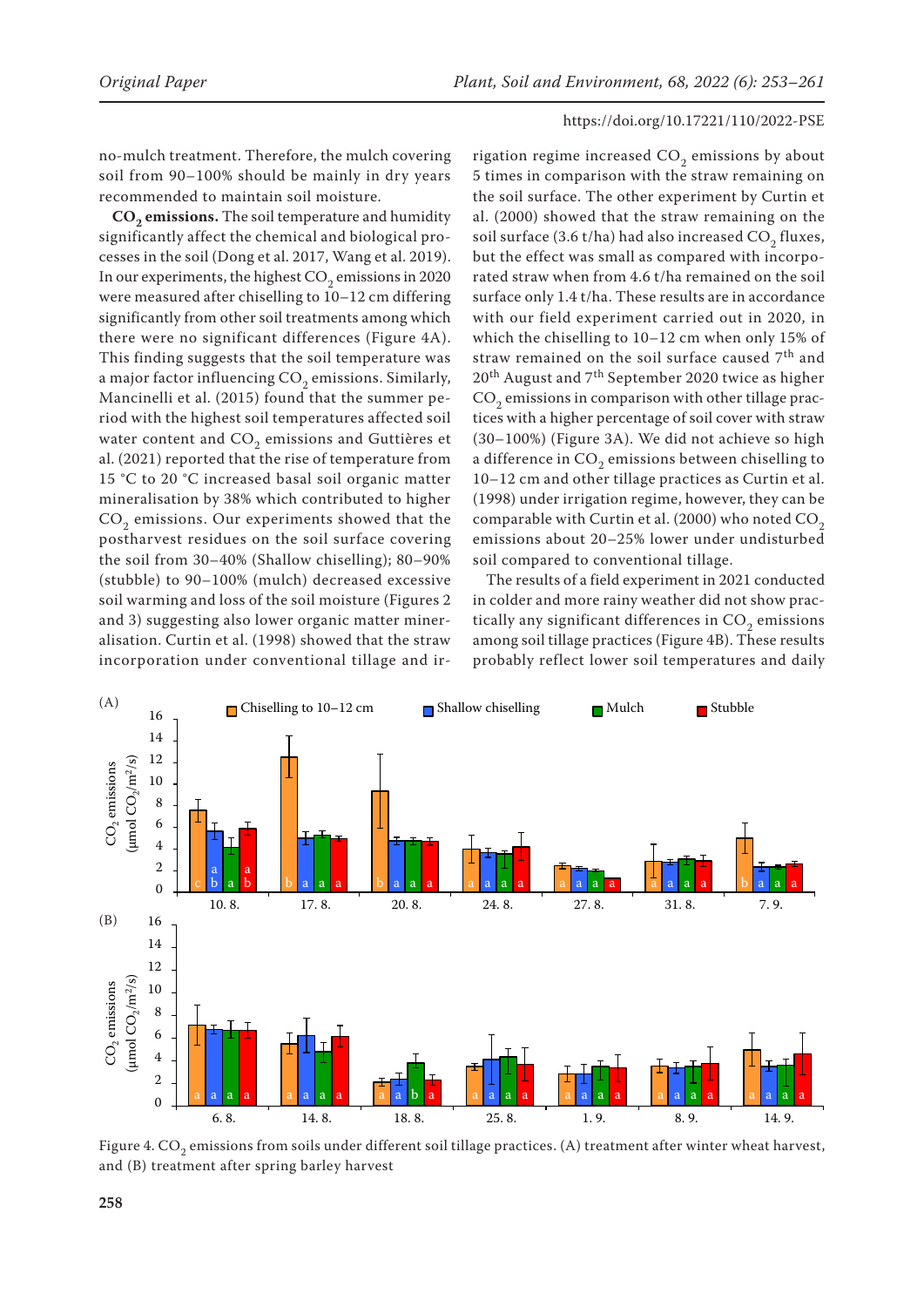temperature oscillation during the experiment. In addition, the difference in soil temperatures was in the year 2021 only about 2–3 °C among treatments in comparison with the year 2020 when maximum differences reached 8 °C (Figure 2A, C).

Our results also showed that the straw left on the soil surface in a ratio of 80–100% (stubble and mulch) can be a good method to decrease CO<sub>2</sub> emissions from the soil at least during the warmer and drier summer period. Anyway, also shallow chiselling in 2020 covering only 30–40% with straw decreased significantly  $CO<sub>2</sub>$  emissions from soils in comparison with chiselling to 10–12 cm showing that a relatively low difference of about 5–6 cm in tillage can decrease significantly  $CO<sub>2</sub>$  emissions from soils. Curtin et al. (2000) suggest that lower  $CO<sub>2</sub>$  fluxes under no-tillage than under conventional ones were attributed to the slower decomposition of crop residues placed on the soil surface than when they were incorporated. In accordance with our results also Langeroodi et al. (2019) and Mancinelli et al. (2015) found the highest  $CO<sub>2</sub>$ emissions in August. Lower soil disturbance leads in summer to decreased soil temperature, maintenance of soil moisture and reduced  $CO<sub>2</sub>$  emissions. Langeroodi et al. (2019) also reported that  $CO<sub>2</sub>$  emissions were the lowest under no-tillage associated with wheat residue mulch. In addition, Guo et al. (2021) showed that no-tillage practice with mulch can successfully reduce CO<sub>2</sub> emissions from soil.

The soil moisture and temperature are generally related to the  $CO<sub>2</sub>$  emissions from soils (Dong et al. 2017). Wang et al. (2019) reported that  $CO<sub>2</sub>$  emissions raise with increasing soil temperature, which confirms our results in the experiment conducted in 2020. The highest  $CO<sub>2</sub>$  emissions were measured at the beginning of the observed period, shortly after soil tillage, i.e. after soil aeration. The highest  $CO<sub>2</sub>$  emissions under chiselling to 10–12 cm were found in 17. 8. and 20. 8. 2020 after rainfall on the dry warm soil surface (Figure 4A). In these days the measured values were even twice in comparison with other tillage treatments. A significant  $CO<sub>2</sub>$ emissions increase was observed also on 7. 9. 2020 due to previous precipitation and the warm weather at the beginning of September. On the above mentioned days, the difference among treatments was significant at  $P < 0.05$  according to the Tukey test.

On the contrary, practically no significant differences in  $CO<sub>2</sub>$  emissions were found among tillage practices in the year 2021 (Figure 4B) showing the importance of precipitations, air and soil tempera-

tures (Dong et al. 2017, Wang et al. 2019) on soil mineralisation processes. The low  $CO<sub>2</sub>$  emissions in 2021 found even under chiselling to 10–12 cm were probably caused by intensive precipitations (23 mm) coming shortly after soil tillage which could fill soil pores with water and decrease soil aeration and also lower soil temperature (Figure 2).

The postharvest residues remaining on the soil surface (mulch with crushed straw or stubble) were reduced in the warm summer season 2020 overheating of soil (Figure 2), and loss of soil moisture which resulted in lower  $CO<sub>2</sub>$  emissions from soils. The obtained data in 2020 resulted in significant correlations between  $CO<sub>2</sub>$  emissions and soil temperature (Figure 5) in different soil tillage practices whereas no significant differences were found in 2021 which both can confirm by Dong et al. (2017) and Wang et al. (2019) findings.

In conclusion, the field experiments with different straw incorporation management were carried out in the years 2020 and 2021. The results showed, that the depth of tillage, soil temperature and moisture is decisive for an increase in  $CO_2$  emissions from soils. The chiselling to 10–12 cm early after cereal harvest in the warm summer period of 2020 increased the  $CO<sub>2</sub>$ emissions from soils even twice in comparison with other used soil tillage practices.  $CO<sub>2</sub>$  emissions in the year 2021 were lower in comparison with the year 2020 even under chiselling to 10–12 cm. The stubble with straw or straw mulching covering the soil surface from 90–100% during warm summer days and later straw incorporation in soil should be therefore preferred. The chiselling to 10–12 cm is often carried out in summer before sowing of the oilseed rape. According to our data, this manner can significantly increase  $CO<sub>2</sub>$ emissions from soils, mainly in warm weather when average daily temperatures exceed 20 °C. The soil tillage should be carried out later at lower temperatures as it can decrease  $CO<sub>2</sub>$  losses in comparison with tillage immediately after harvest in summer. Remaining stubble with straw or straw mulching which covers soil surface from 80% to 100% can be therefore good practice for mitigation of  $CO<sub>2</sub>$  emissions in the summer period (up to about 50%) in comparison with shallowing to 10–12 cm covered with straw by only about 10–15%. Higher straw cover up to 80–100% helps in summertime also to maintain the soil moisture after crop harvest and to prevent soil overheating.

**Acknowledgement.** We thank to Dana Hejnová for her valuable help with laboratory analysis.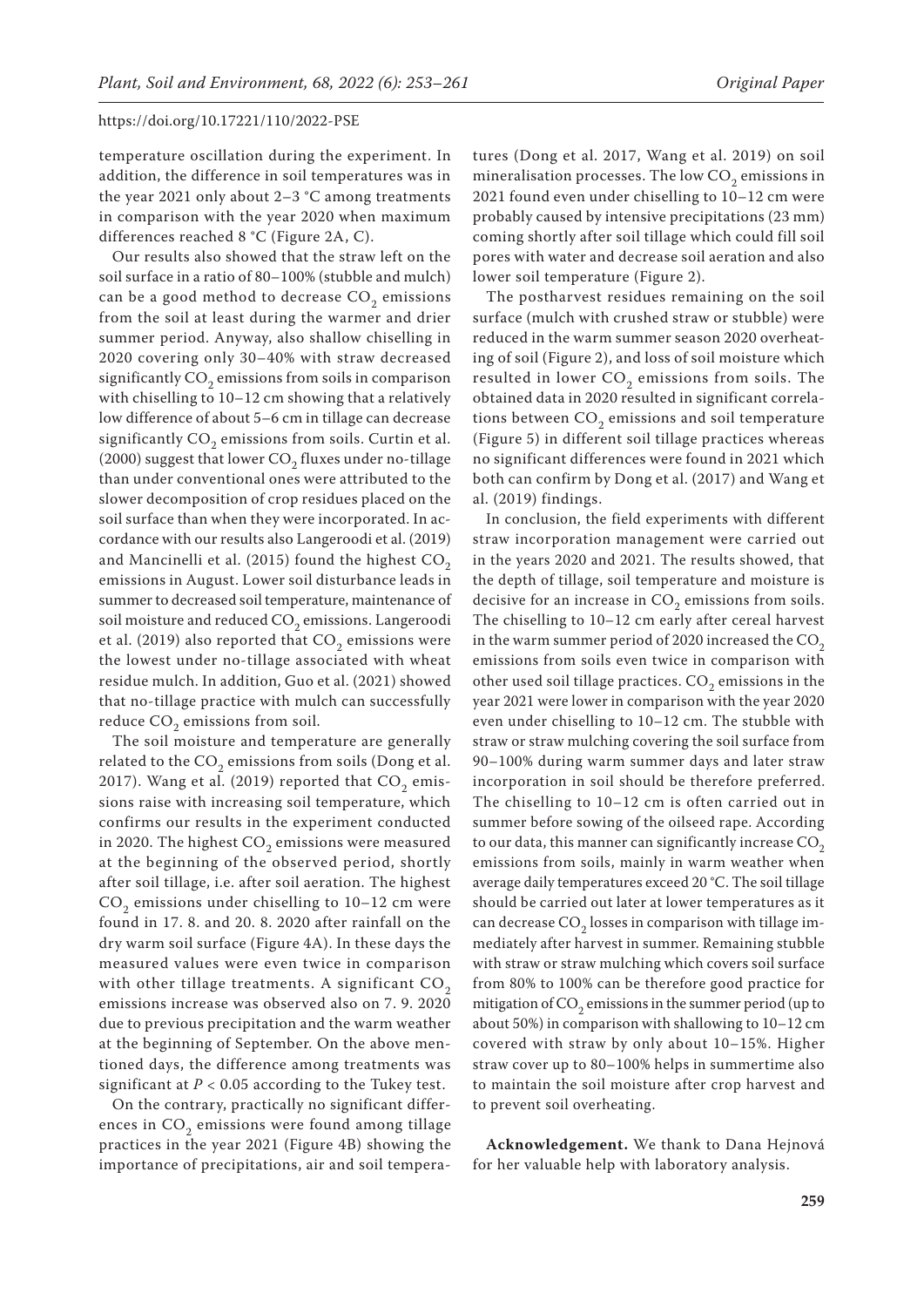

Figure 5. The relationship between soil temperature and  $CO_2$  emissions from soil in 2020

## **REFERENCES**

- Campiglia E., Mancinelli R., Di Felice V., Radicetti E. (2014): Long-term residual effects of the management of cover crop biomass on soil nitrogen and yield of endive (*Cichorium endivia* L.) and savoy cabbage (*Brassica oleracea* var. sabauda). Soil and Tillage Research, 139: 1–7.
- Chi J.S., Waldo S., Pressley S.N., Russell E.S., O'Keeffe P.T., Pan W.L., Huggins D.R., Stöckle C.O., Brooks E.S., Lamb B.K. (2017): Effects of climatic conditions and management practices on agricultural carbon and water budgets in the inland Pacific Northwest USA. Journal of Geophysical Research: Biogeosciences, 122: 3142–3160.
- Curtin D., Selles F., Wang H., Biederbeck V.O., Campbell C.A. (1998): Carbon dioxide emissions and transformation of soil carbon and nitrogen during wheat straw decomposition. Soil Science Society of America Journal, 62: 1035–1041.
- Curtin D., Wang H., Selles F., McConkey B.G., Campbell C.A. (2000): Tillage effects on carbon fluxes in continuous wheat and fallow-wheat rotations. Soil Science Society of America Journal, 64: 2080–2086.
- Dong W.Y., Liu E., Wang J.B., Yan C.R., Li J., Zhang Y.Q. (2017): Impact of tillage management on the short- and long-term soil carbon dioxide emissions in the dryland of Loess Plateau in China. Geoderma, 307: 38–45.
- Feiziene D., Feiza V., Kadziene G., Vaideliene A., Povilaitis V., Deveikyte I. (2012): CO<sub>2</sub> fluxes and drivers as affected by soil type, tillage and fertilization. Acta Agriculturae Scandinavica, Section B – Soil and Plant Science, 62: 311–328.
- Grzyb A., Wolna-Maruwka A., Niewiadmska A. (2020): Environmental factors affecting the mineralization of crop residues. Agronomy, 10: 1951.
- Guo Y., Yin W., Chai Q., Fan Z.L., Hu F.L., Fan H., Zhao C., Yu A.Z., Coulter J.A. (2021): No tillage with previous plastic covering increases water harvesting and decreases soil CO<sub>2</sub> emissions of wheat in dry regions. Soil and Tillage Research, 208: 104883.
- Guttières R., Nunan N., Raynaud X., Lacroix G., Barot S., Barré P., Girardin C., Guenet B., Lata J.-C., Abbadie L. (2021): Temperature and soil management effects on carbon fluxes and priming effect intensity. Soil Biology and Biochemistry, 153: 108103.
- Hussain I., Olson K.R., Ebelhar S.A. (1999): Long-term tillage effects on soil chemical properties and organic matter fractions. Soil Science Society of America Journal, 63: 1335–1341.
- Langeroodi A.R.S., Osipitan O.A., Radicetti E. (2019): Benefits of sustainable management practices on mitigating greenhouse gas emissions in soybean crop (*Glycine max*). Science of The Total Environment, 660: 1593–1601.